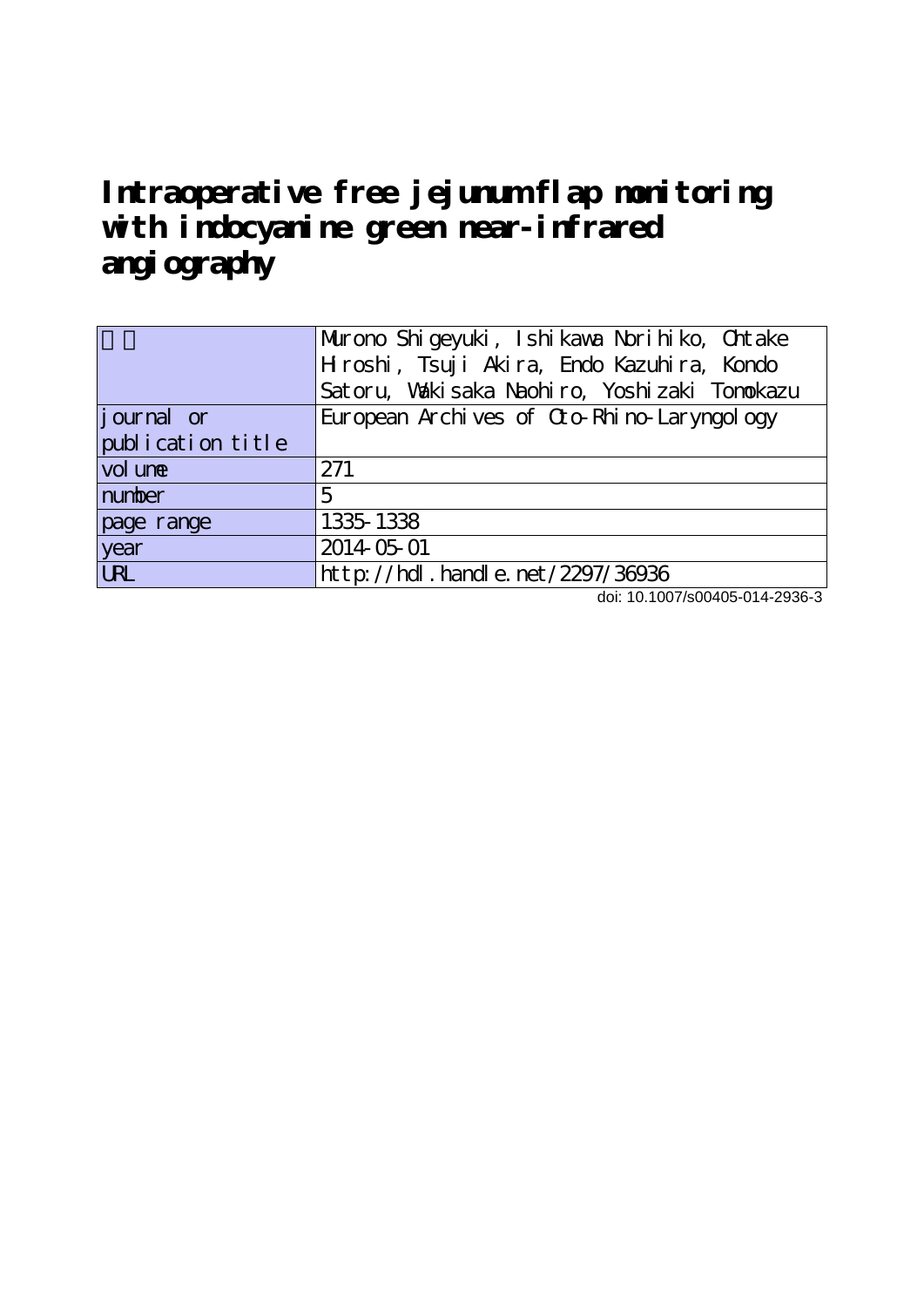Intraoperative free jejunum flap monitoring with indocyanine green near-infrared angiography

Short title: Intraoperative jejunum flap monitoring

Shigeyuki Murono<sup>1</sup>, Norihiko Ishikawa<sup>2</sup>, Hiroshi Ohtake<sup>2</sup>, Akira Tsuji<sup>1</sup>,

Kazuhira Endo<sup>1</sup>, Satoru Kondo<sup>1</sup>, Naohiro Wakisaka<sup>1</sup>, Tomokazu Yoshizaki<sup>1</sup>

1Department of Otolaryngology, Head and Neck Surgery and 2Department of General and Cardiothoracic Surgery, School of Medicine, Kanazawa University

Address correspondence to: Shigeyuki Murono, M.D. Department of Otolaryngology, Head and Neck Surgery, School of Medicine, Kanazawa University, Kanazawa, Ishikawa 920-8640, Japan. Phone +81-76-265-2413 Fax +81-76-234-4265 Email murono@med.kanazawa-u.ac.jp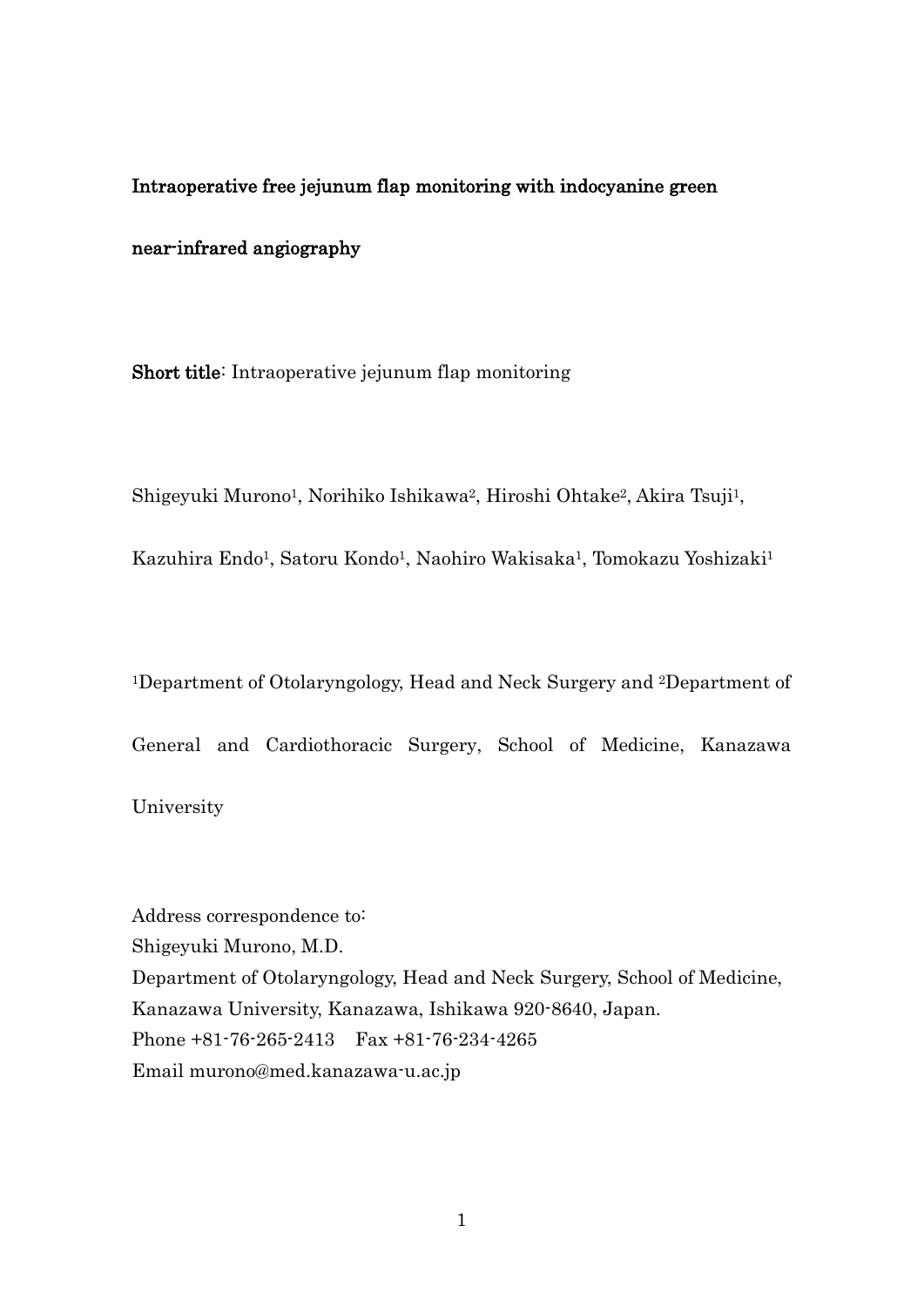# ABSTRACT

The free jejunum flap technique has been regarded as the optimal approach during circumferential pharyngolaryngectomy reconstruction. Although classical patency tests are available, an intraoperative guarantee of the patency of anastomoses and microcirculations is inevitable. Indocyanine green near-infrared angiography (ICGA) was intraoperatively performed in six patients after reconstruction using the free jejunum flap. An adequate arterial as well as venous phase were observed. In addition to classical patency tests and doppler, we have successfully monitored the flap after total pharyngolalyngectomy intraoperatively using the ICGA. Our preliminary results implicate that this novel technique offers secure intraoperative monitoring of a free jejunum graft. This technique will provide us with advantages over regular patency test in selected cases.

Key Words: free jejunum flap; intraoperative monitoring; indocyanine green; near-infrared angiography; total pharyngolaryngectomy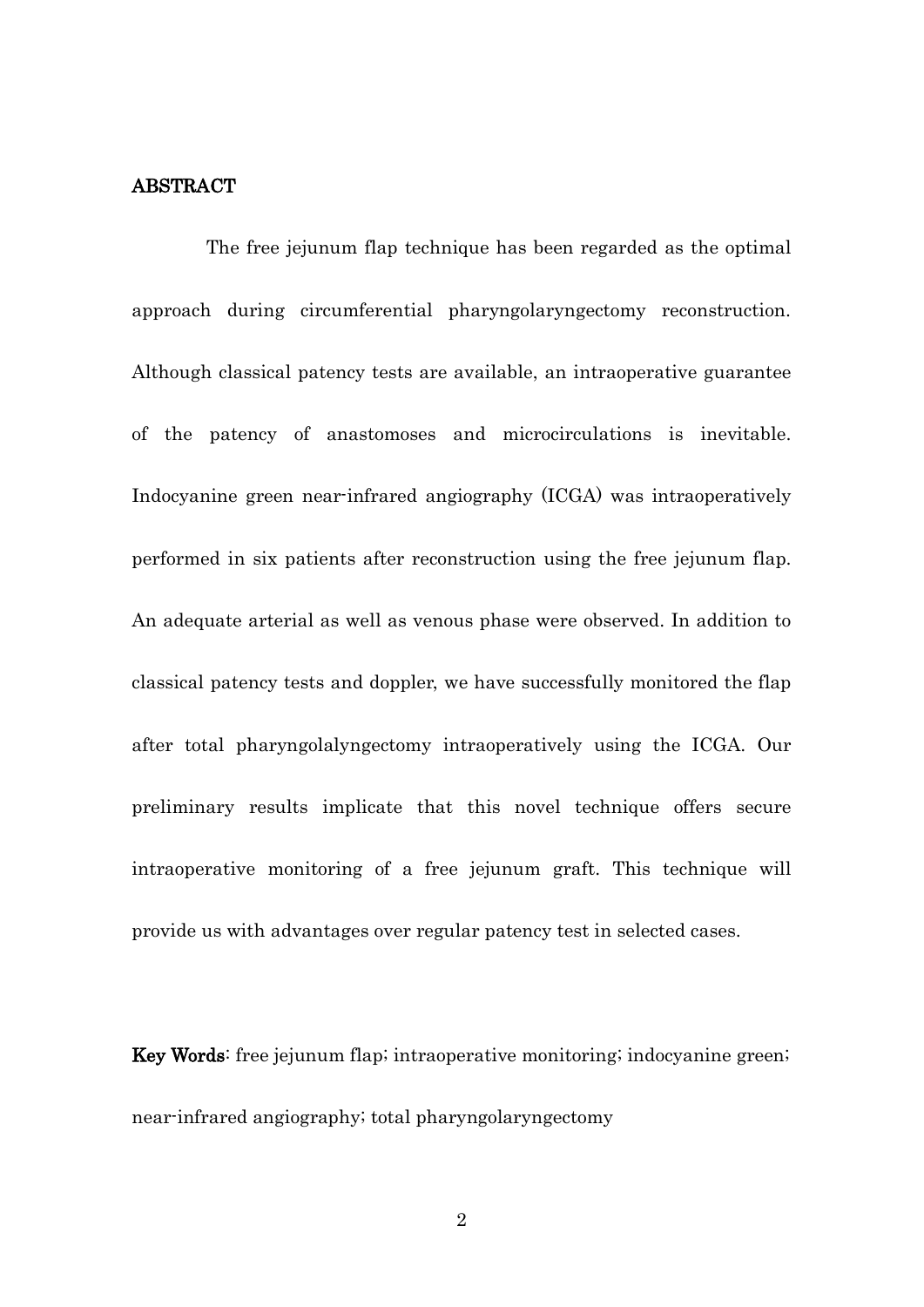# Introduction

The free jejunum flap technique has been regarded as the optimal approach during circumferential pharyngolaryngectomy reconstruction, as has been reported by several authors [1]. Early flap failure and postoeprataive reexploration have been predominantly prescribed to technical problems at the anastomotic site; therefore, postoperative monitoring of graft viability is necessary to identify vascular compromise. However, only a few devices are available for practical bedside monitoring of the buried free jejunum flap [2].

Although postoperative monitoring is inevitable to achieve successful free tissue transfer, the importance of intraoperative monitoring of the flap has been stressed by several authors [3]. Clinically, a patency test or inspection of the vessels and the flap has been traditionally performed for the purpose. In order to guarantee the secure patency of the vessels, in the present preliminary study, we have successfully monitored a free jejunum flap for reconstruction after total pharyngolalyngectomy intraoperatively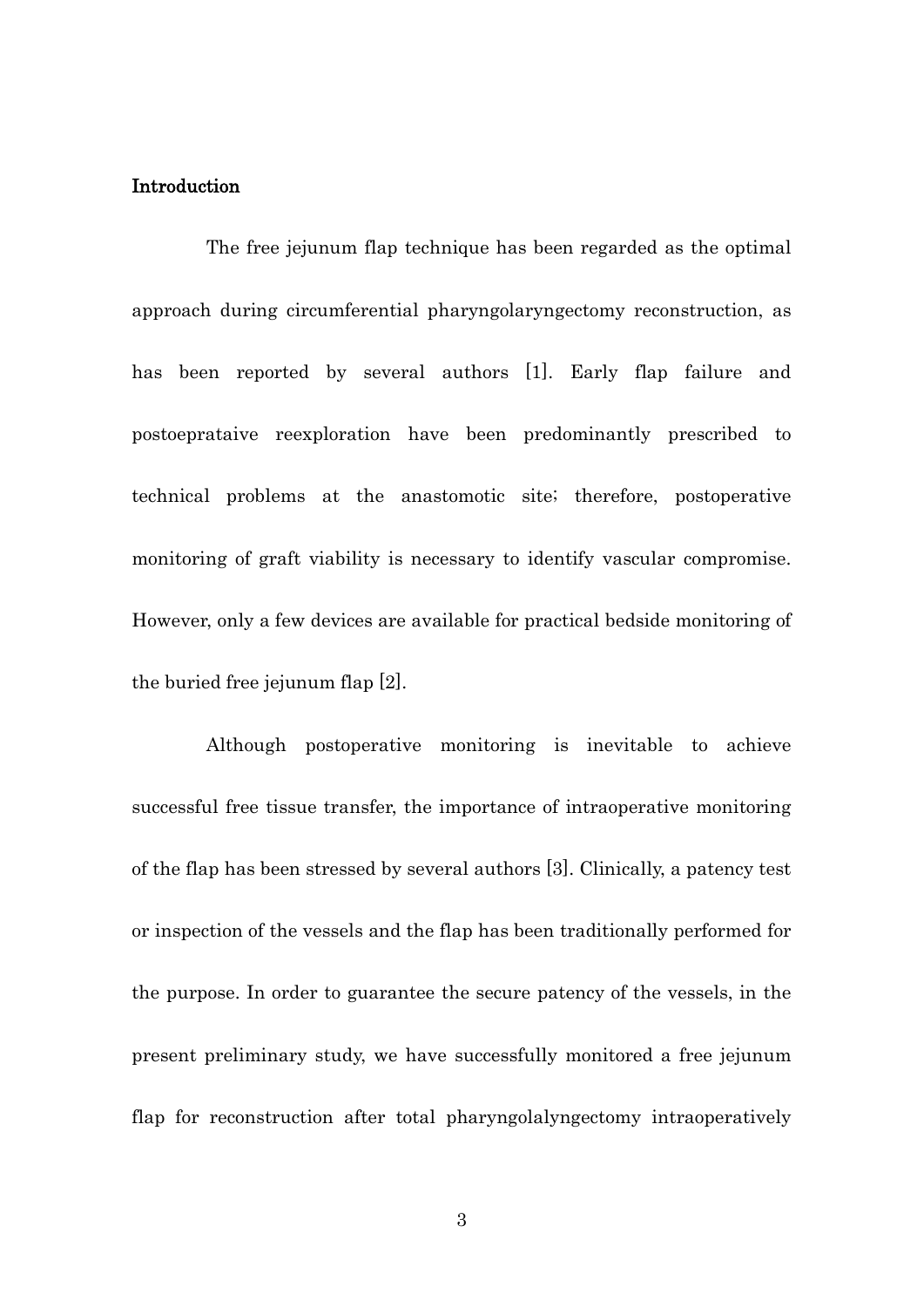using indocyanine green near-infrared angiography (ICGA).

#### Materials and methods

Six patients with advanced hypopharyngeal cancer underwent this technique intraoperatively after obtaining informed consent. Briefly, patients received circumferential pharyngolaryngectomy and reconstruction using the free jejunum flap technique at Kanazawa University Hospital. Bilateral neck dissections were also performed. After the jejunum graft was placed in the neck, microvascular arterial and venous anastomoses were performed between the donor and recipient vessels. End-to-side anastomoses to the common carotid artery or internal jugular vein were adopted for this purpose. After proximal and distal mucosal anastomoses were performed, the patency of the artery and vein was evaluated by the surgeon using usual clinical patency tests including vessel filling and the flap color. When open microvascular anastomoses were confirmed, ICGA was further conducted. ICGA was performed with a commercially available imaging device (SPYTM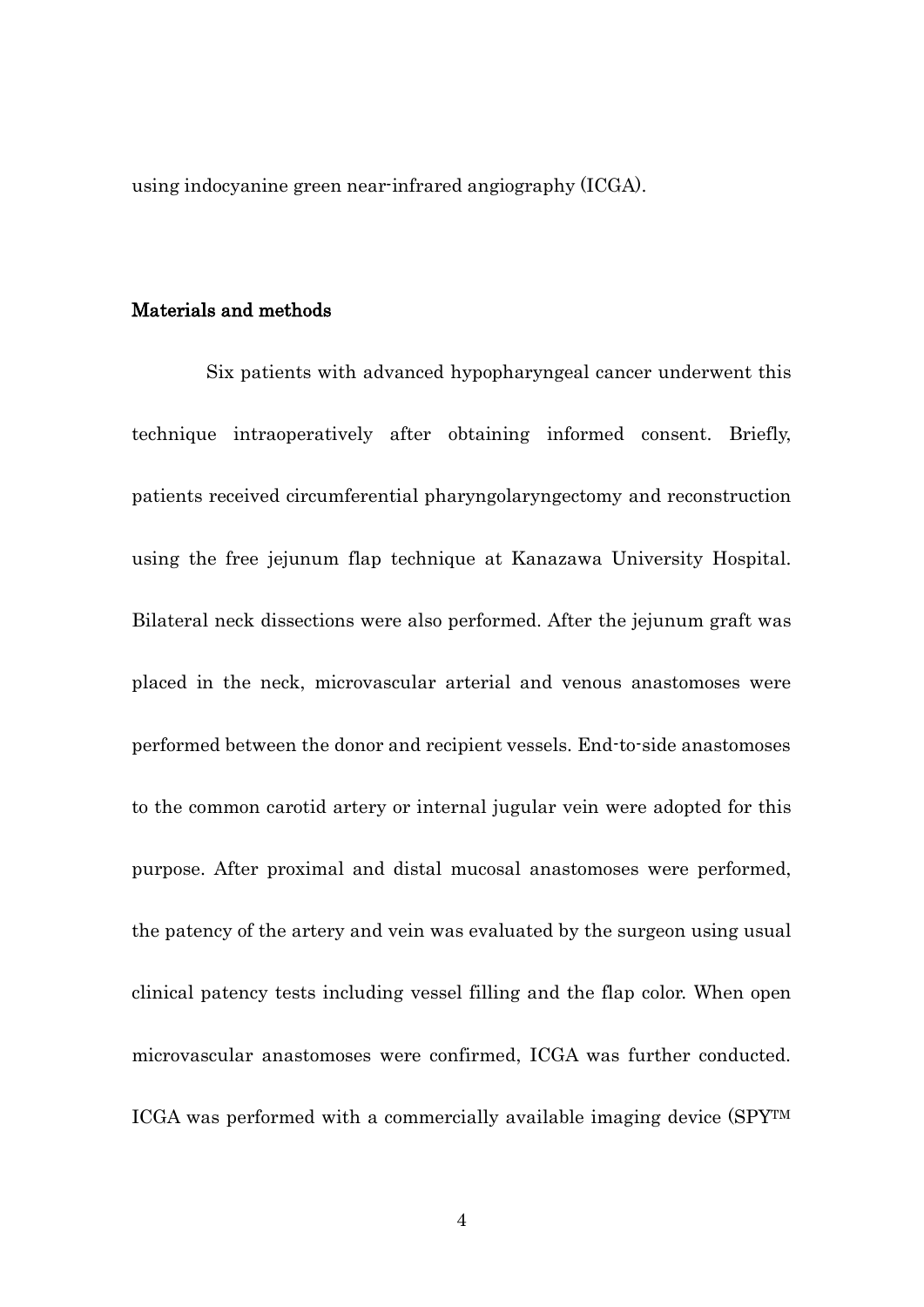Intra-operative Imaging System; Novadaq Technologies Inc., Concord, Canada). Indocyanine green (ICG) dye was injected once as a bolus into a central or peripheral vein (0.2 mg / kg body weight).

# Results

After the injection of ICG dye, the imaging device clearly demonstrated the arterial network in the transferred mesentery and jejunum, which indicated patency of the arterial anastomosis (Fig. 1A, 1B, and 1C). Then, perfused dye was detected in the entire transferred free jejunum followed by the appearance of dye at the venous anastomosis (Fig. 1D). Fully perfused dye gradually diminished from the jejunum graft (Fig. 2A and 2B). All six cases demonstrated an adequate arterial as well as venous phase. The intrinsic transit time of the flap, which was defined as the time period from the dye appears at the arterial anastomosis till it reached the suture line of the venous anastomosis, seemed about 10 seconds although it was not necessarily measured in all cases. As a result, the grafted jejunum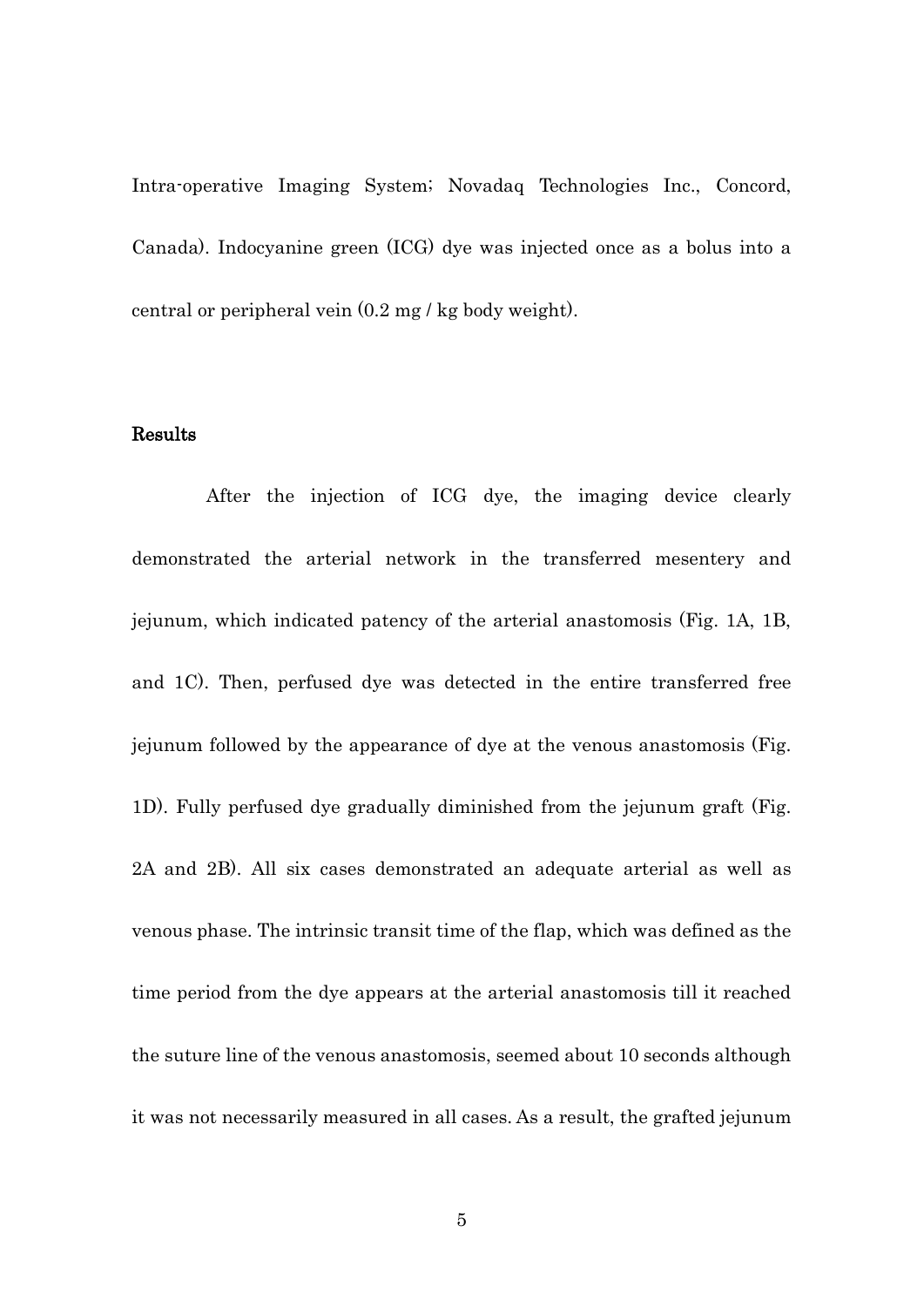became fully viable without any problems in the postoperative course in all six cases.

### **Discussion**

Significant advances in surgical instruments and increasing experience with microsurgery have increased the success rate of free tissue transfer to more than 90%. However, even in the most experienced hands, vascular compromise of a transferred flap can still occur. Currently, no validated technique exists for objective intraoperative assessment of the quality of anastomoses.

The ICGA, a recently commercialized technique to semi-quantitatively measure microvascular perfusion of soft tissue flaps, is based on detection of the distribution of a systemically, namely intravenously, administered ICG dye, under exposure to near-infrared rays. Intravenous administration of the dye is an established procedure as the ICG clearance test is widely used for liver function test in the world [4]. The emitted signals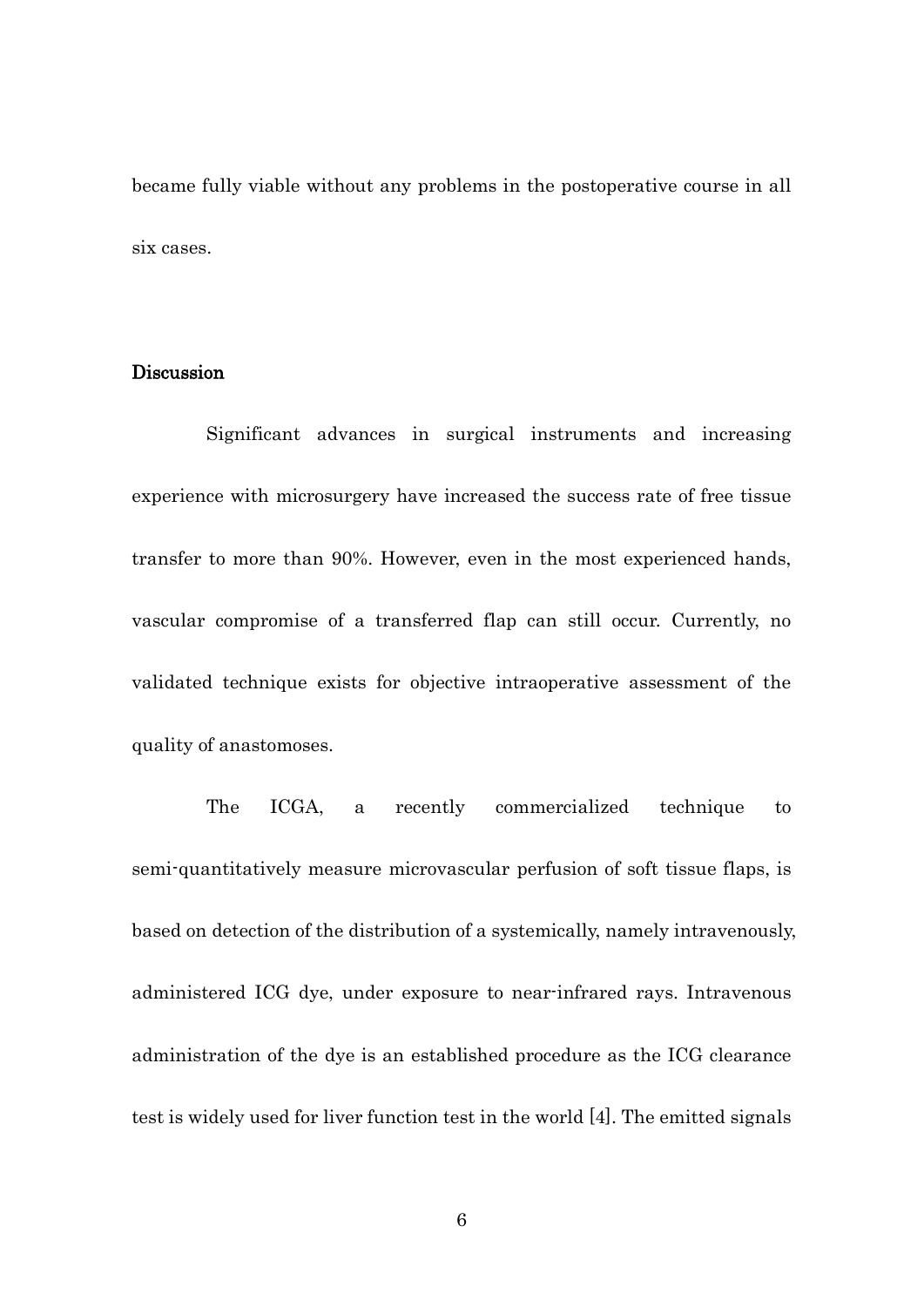are captured through an optic filter. It takes only a couple of minutes to obtain images of angiography. The fate of systemically administered ICG is excretion through the bile, with a plasma half-life of 3-4 minutes.

In 2002, a prospective clinical study on 20 patients was the first to demonstrate that the evaluation of perfusion by ICG imaging was feasible for microsurgical flaps, and that intraoperative findings strongly correlated with the clinical outcome [5]. Since then, the availability of ICGA for intraoperative free flap monitoring has been demonstrated [6,7]. However, the application of this technique for a free jejunum graft has not been reported to date.

Although the watch window technique and sentinel segment technique have been reported for monitoring, a buried free jejunum flap is difficult to monitor postoperatively [8,9]. Currently, the method to intraoperatively monitor the flap relies on the classical observation of peristalsis, the serosal color, and capillary refill. Because the high success rate of free jejunum transfer has been reported, the classical procedure may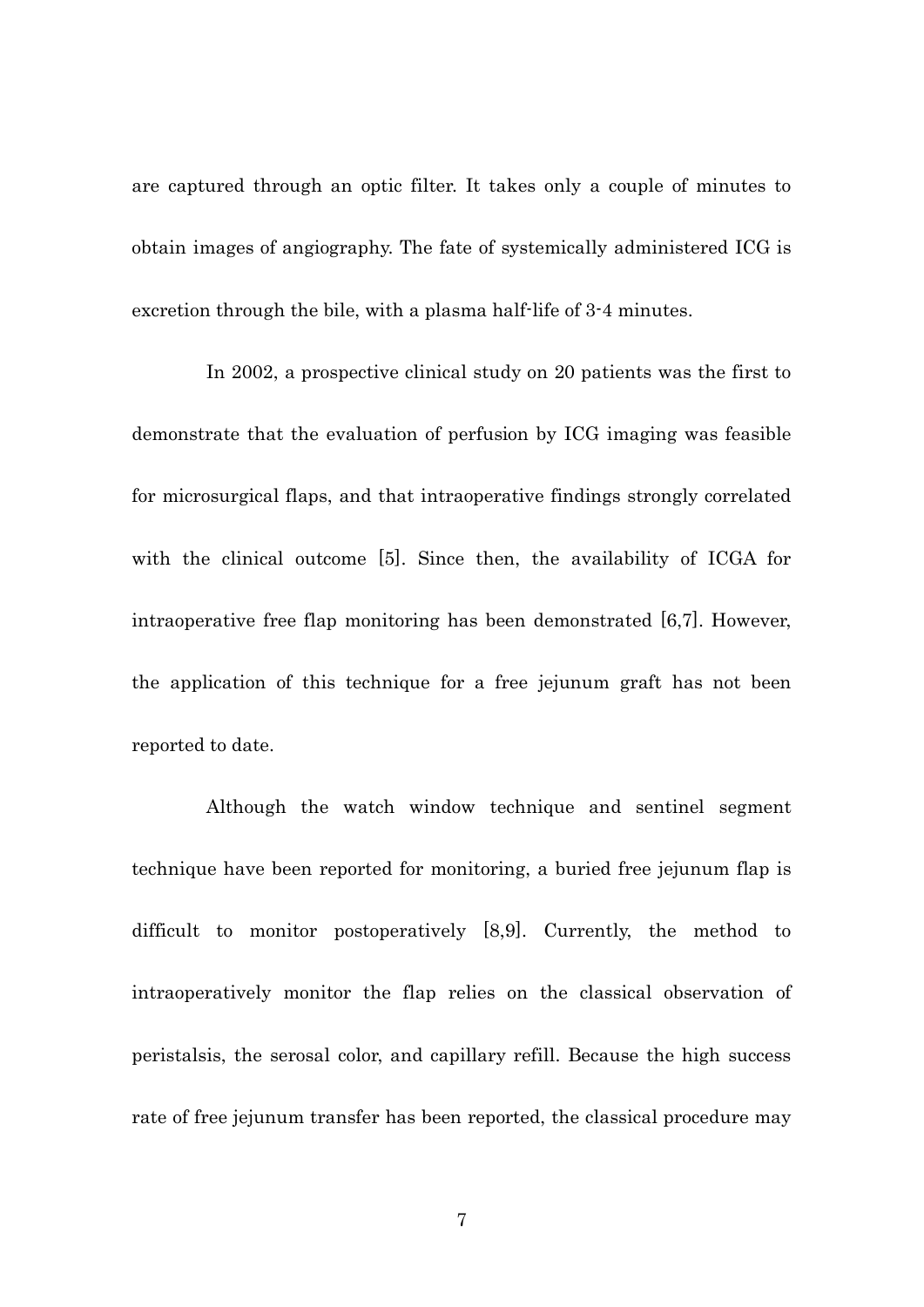be enough for intraoperative monitoring. However, there seem to be several advantages of the ICGA over the classical procedure with regard to detection of conditions unrecognized by the regular patency test or doppler. Indeed, in coronary bypass surgery, Desai et al. reported that information from intraoperative ICGA led to graft revisions for technical problems in certain cases that would have otherwise gone unrecognized [10]. Similarly, ICGA can provide us with more reliable intraoperative guarantee of the patency of anastomoses and microcirculations. There may be partial insufficiency of circulation in transferred jejunum due to a microthrombosis in the network of mesenteric vessels. However, visualization of entire transferred jejunum will detect such region as a defect of fluorescence in ICGA. Furthermore, this technique can detect venous congestion, which runs the risk of irreversible flap complications, by observation of delayed diminishing of fluorescence.

We recognized that postoperative monitoring also plays a major role in success of head and neck reconstruction with free flap. Intraoperative blood flow dose not necessarily reflect the flap success after the wound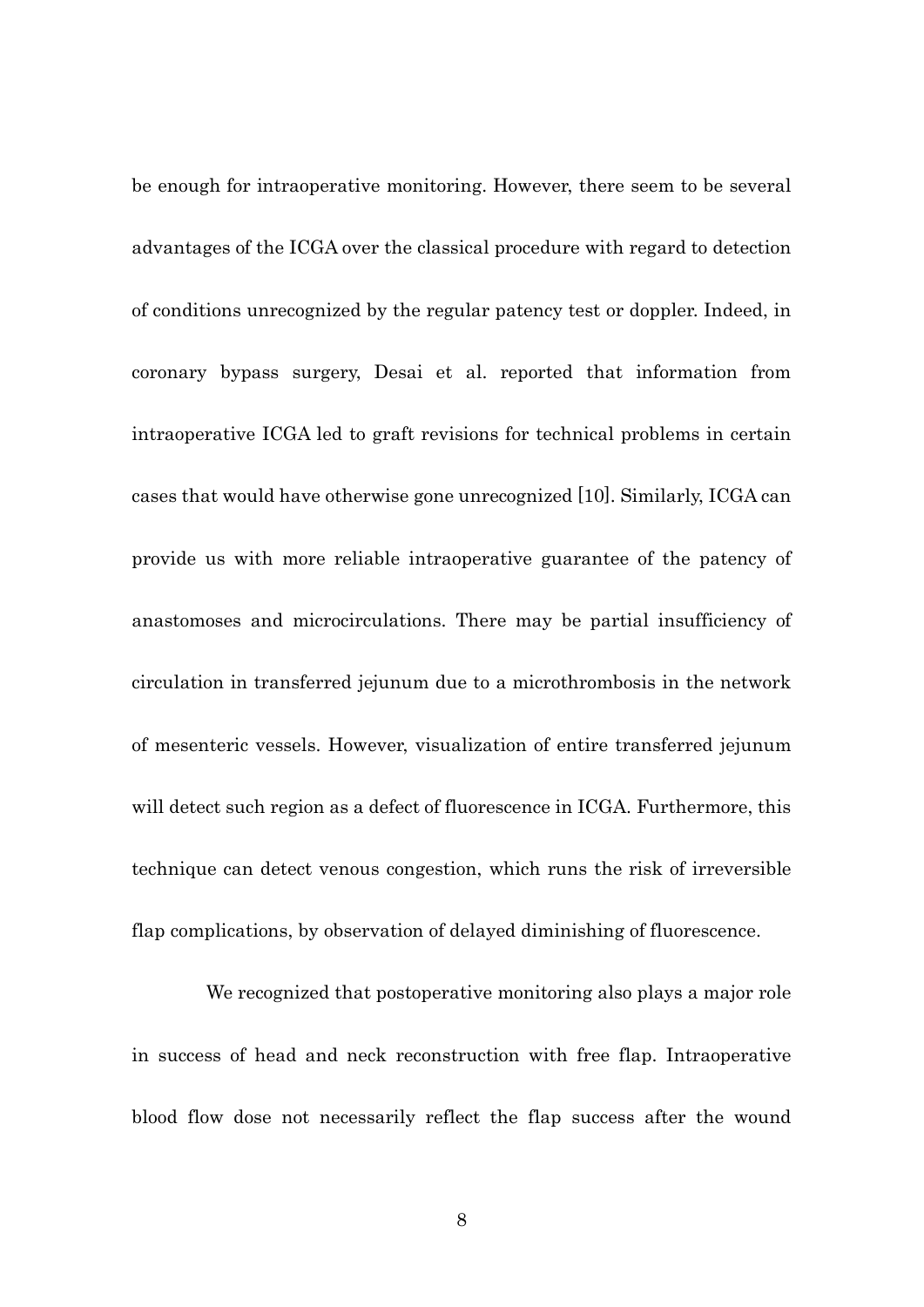closure. However, the intrinsic transit time of free microvascluar flaps has a significant predictive value for the development of flap compromise and early re-exploration surgery [7].

We consider that this technique will not be performed in all cases of free jejunum transfer. Previous retrospective study demonstrated that diabetes, salvage free flap transfer and use of interposition vein grafts were significant factors predicting free flap complications in head and neck reconstruction [11]. Another retrospective study demonstrated that preoperative neck irradiation at doses more than 60 Gy was associated with a significantly increased risk of free flap failure [12]. Therefore, this technique can be performed in selected cases with high risk for free flap transfer including cases described above.

Although a number of patients in this preliminary study are small, our results suggest that the ICGA technique highlights the intraoperative quality assurance of anastomoses and mesenteric circulation in free jejunum transfer. This technique can be applied for postoperative confirmation of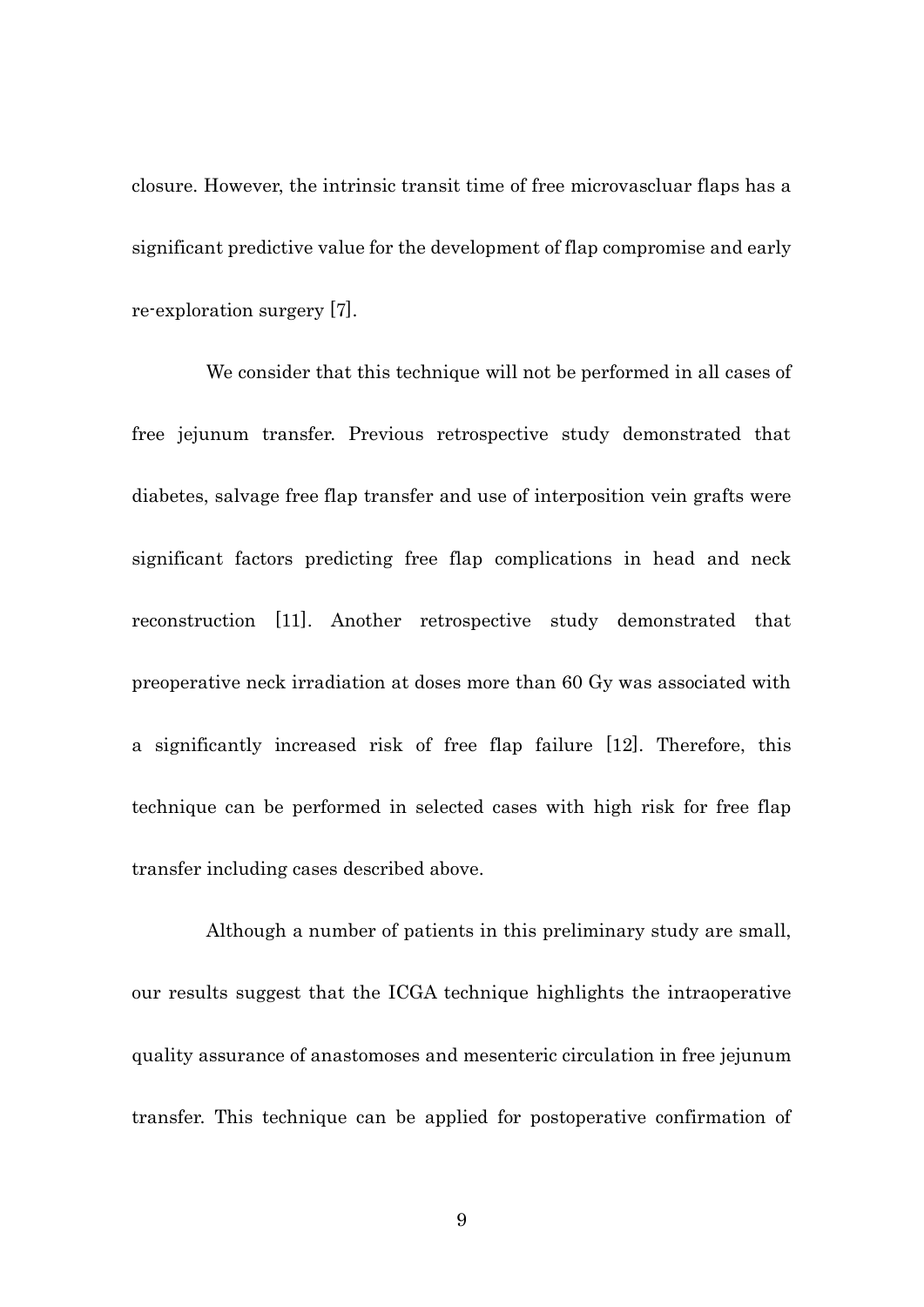blood flow through the watch window of a buried free jejunum flap. Further advances of this technique will be expected in a free jejunum transfer.

In conclusion, although the free jejunum flap technique has been regarded as the optimal approach during circumferential pharyngolaryngectomy reconstruction, the ICGA objectively offers secure intraoperative monitoring of a free jejunum flap. This technique provides an intraoperative guarantee of the patency of anastomoses and microcirculations in a buried free jejunum flap in addition to classical patency tests.

### Conflicts of Interest

The authors declare that they have no conflict of interest.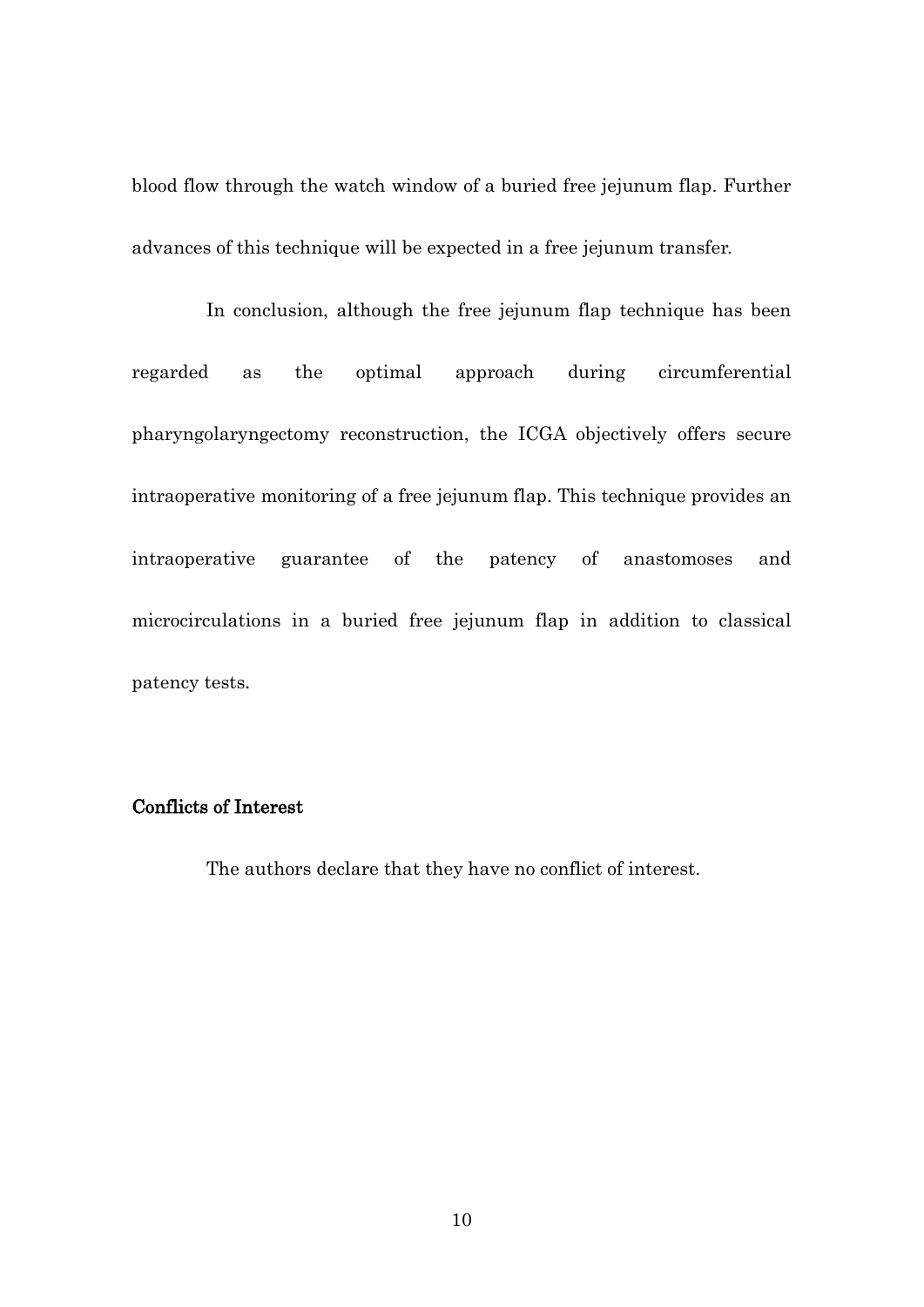### References

1. Moradi P, Glass GE, Atherton DD, Eccles S, Coffey M, Majithia A, Speirs AJ, Clarke PM, Wood SH (2010). Reconstruction of pharyngolaryngectomy defects using the jejunal free flap: a 10-year experience from a single reconstructive center. Plast Reconstr Surg126:1960-1966.

2. Disa JJ, Cordeiro PG, Hidalgo DA (1999). Efficacy of conventional monitoring techniques in free transfer: an 11-year experience in 750 consecutive cases. Plast Reconstr Surg 104:97-101.

3. Jones NF (1992). Intraoperative and postoperative monitoring of microsurgical free tissue transfers. Clin Plast Surg 19:783-797.

4. Lau H, Man K, Fan ST, Yu WC, Lo CM, Wong J (1997). Evaluation of preoperative hepatic function in patients with hepatocellular carcinoma undergoing hepatectomy. Br J Surg 84:1255-1259.

5. Holm C, Tegeler J, Mayr M, Becker A, Pfeiffer UJ, Muhlbauer W (2002). Monitoring free flaps using laser-induced fluorescence of indocyanine green: a preliminary experience. Microsurgery 22:278-287.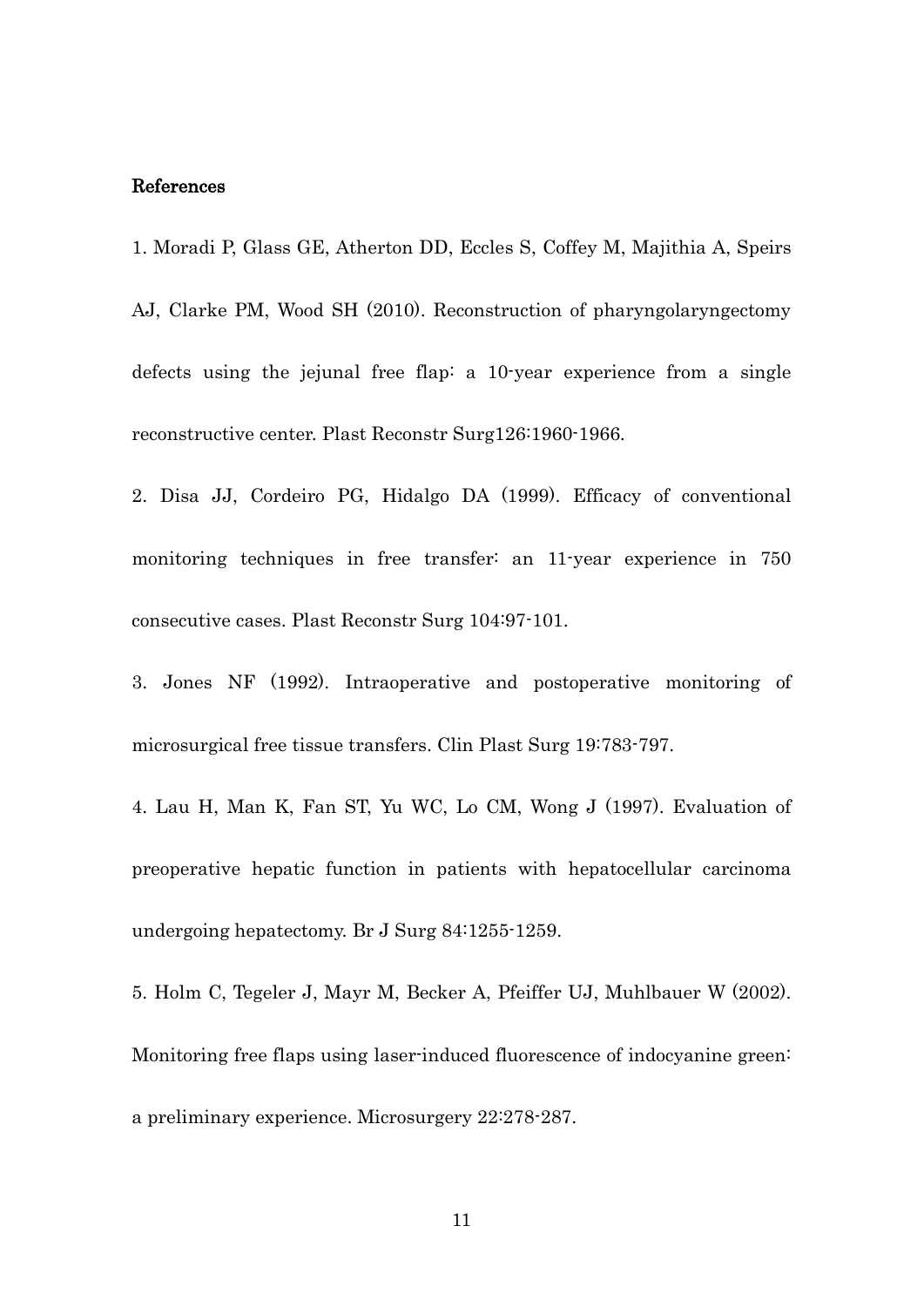6. Holm C, Mayr M, Hofter E, Dornseifer U, Ninkovic M (2009). Assessment of the patency of microvascular anastomoses using microsope-integrated near-infrared angiography: a preliminary study. Microsurgery 29:509-514.

7. Holm C, Dornseifer U, Sturtz G, Basso G, Schuster T, Nonkovic M (2010). The intrinsic transit time of free microvascular flaps: clinical and prognostic implications. Microsurgery 30:91-99.

8. Li Q, Zhang XR, Liu XK, Zhang ZG, Liu WW, Guo ZM (2012). A "watch window" technique for monitoring buried free jejunum flaps during circumferential pharyngolaryngectomy reconstruction. Eur Arch Otorhinolaryngol 269:1845-1849.

9. Dionyssopoulos A, Odobescu A, Foroughi Y, Harris P, Karagergou E, Guertin L, Ferraro P, Danino M (2012). Monitoring buried jejunum free flap with a sentinel: a retrospective study of 20 cases. Laryngoscope 122:519-522. 10. Desai ND, Miwa S, Kodama D, Cohen G, Christakis GT, Goldman BS, Baerlocher MO, Pelletier MP, Fremes SE (2005). Improving the quality of colonary bypass surgery with intraoperative angiography. J Am Coll Cardiol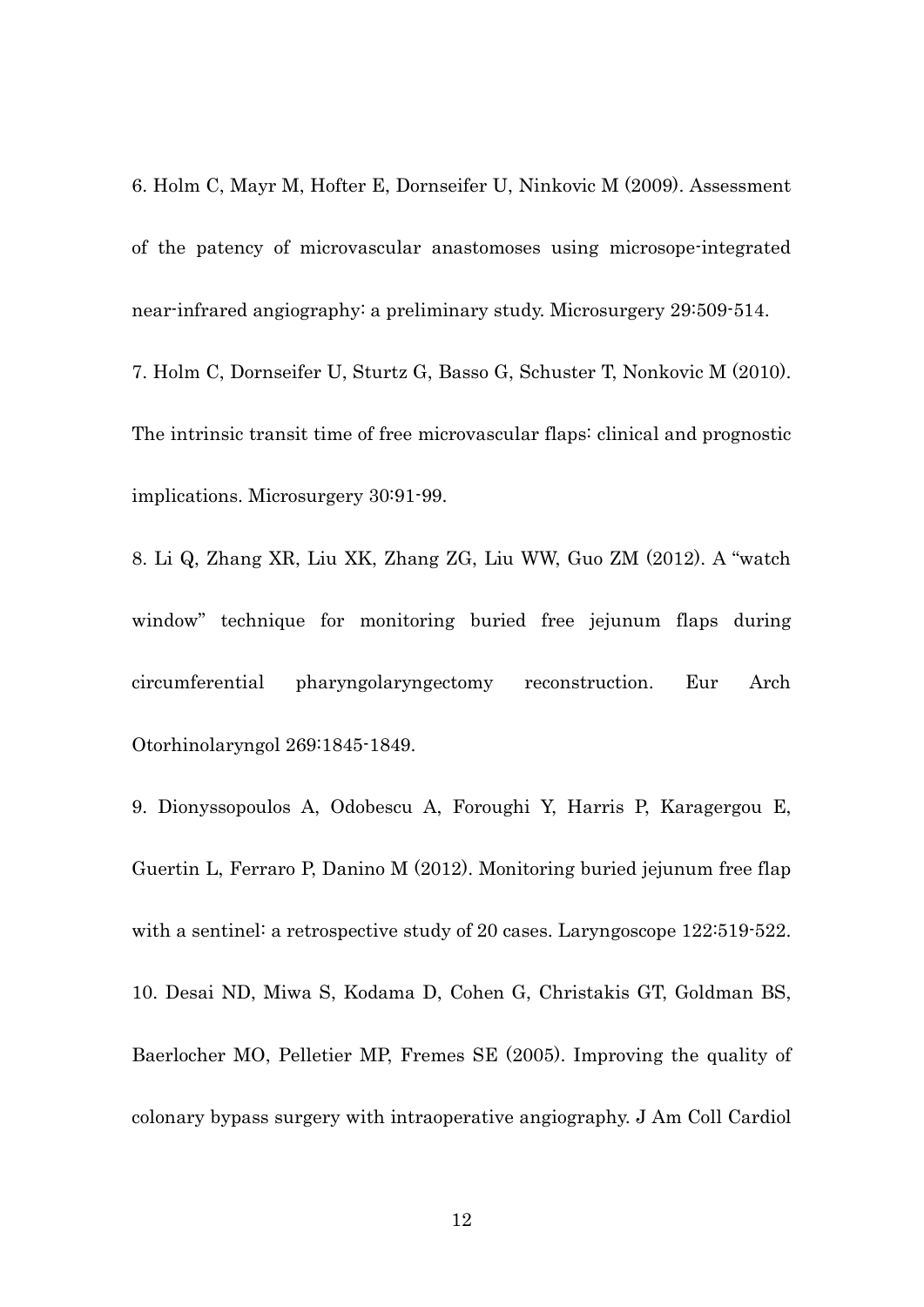46:1521-1525.

11. Bozikov K, Arnex ZM (2006). Factors predicting free flap complications in head and neck reconstruction. J Plast Reconstr Aesthet Surg 59:737-742.

12. Benatar MJ, Dassonville O, Chamorney E, Poissonnet G, Ettaiche M, Pierre CS, Benezery K, Hechema R, Demard F, Santini J, Bozec A (2013). Impact of preoperative radiotherapy on head and neck free flap reconstruction: A report on 429 cases. J Plast Reconstr Anesthet Surg 66:478-482.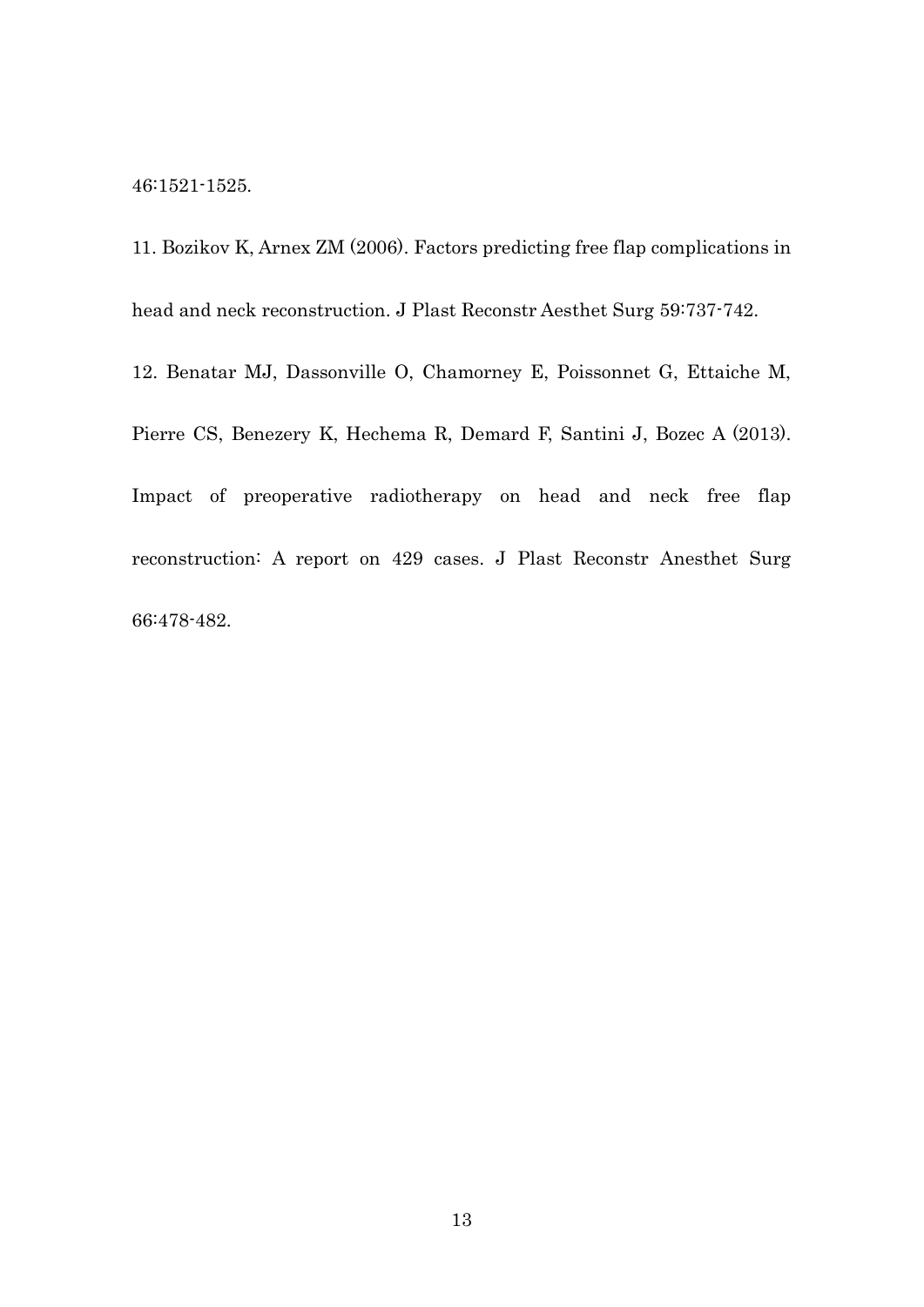### FIGURE LEGENDS

Figure 1.

Indocyanine green near-infrared angiography in a free jejunum flap. (A) No fluorescence before the injection of indocyanine green dye. (B) Arterial fluorescence immediately after injection of the dye. (C) Intense arterial fluorescence and the beginning of total fluorescence. (D) Intense total fluorescence in the transferred jejunum.

#### Figure 2

Indocyanine green near-infrared angiography in another free jejunum flap. (A) Early phase of diminishing fluorescence in the entire jejunum. Remaining faint fluorescence in arterial anastomosis (arrowhead) and clear fluorescence in venous anastomosis (arrow). (B) Diminishing fluorescence in the entire jejunum, arterial anastomosis (arrowhead), and venous anastomosis (arrow).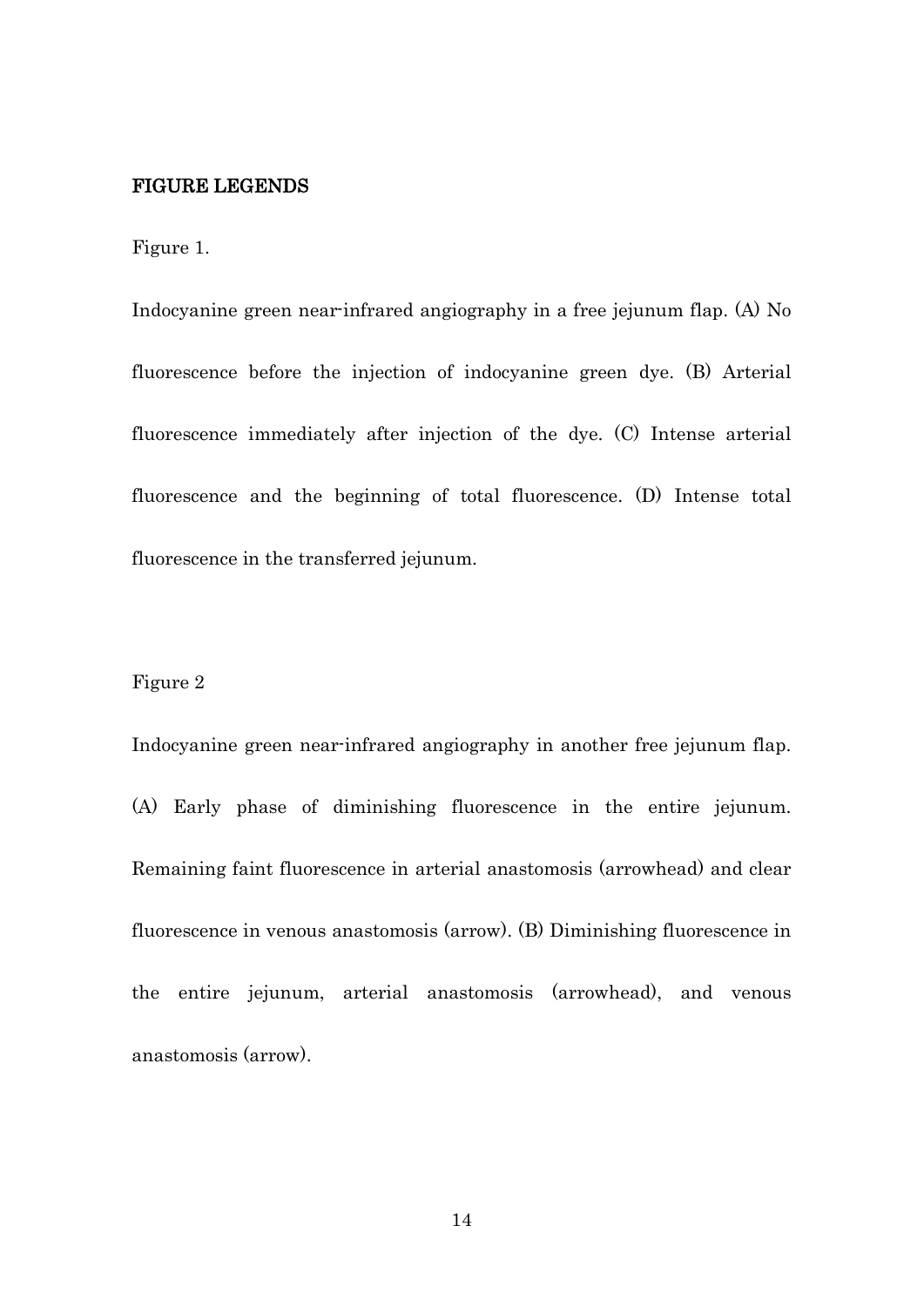